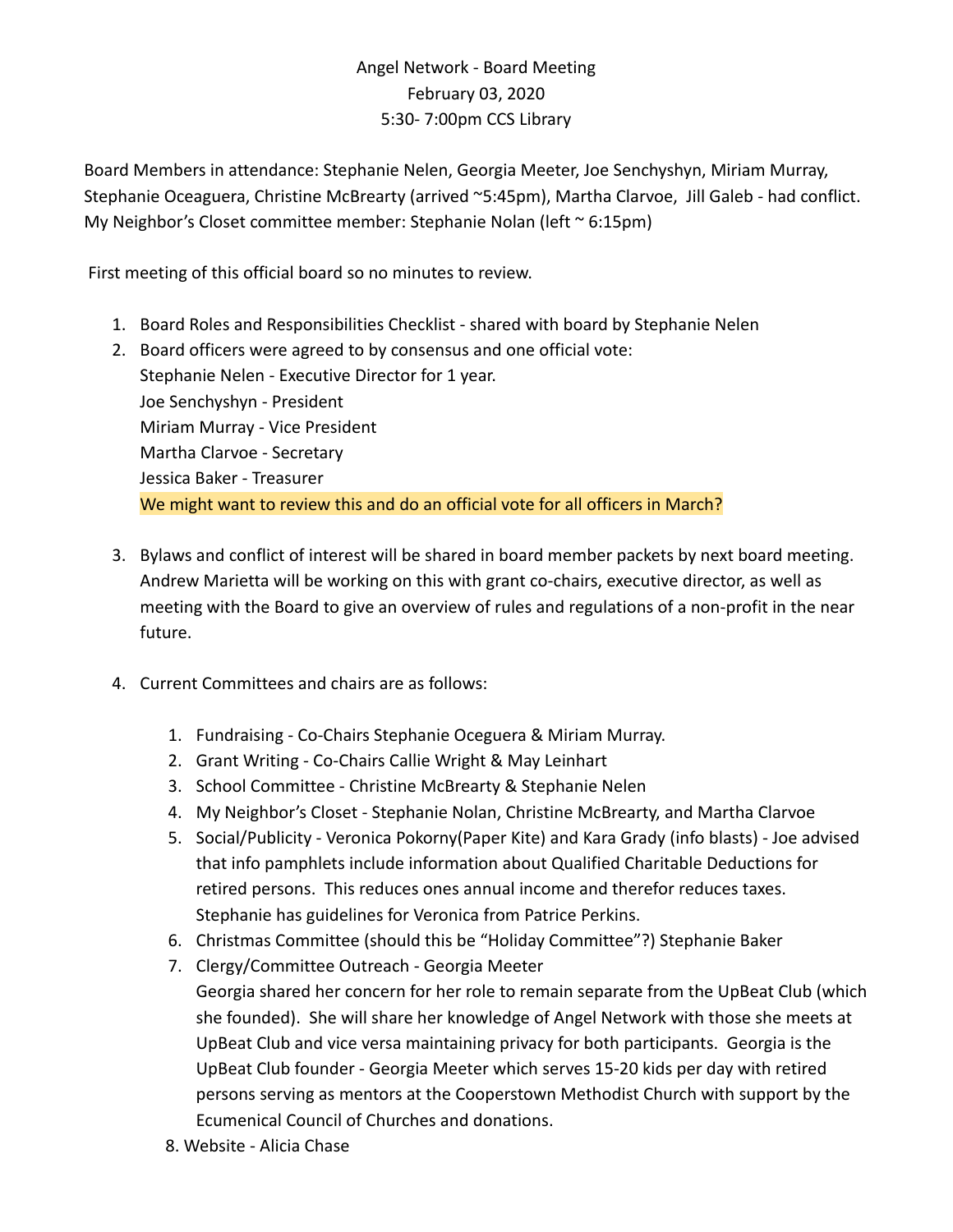## **Committee Co-chairs and contacts:**

-Grant Committee Co-chairs- May Leinhart mayleinhart@gmail.com & Callie Wright calliewright@gmail.com Stephanie Nelen Liaison

-Christmas Chair- Jessica Baker jessica.baker@bankofcooperstown.com

-Fundraising Co-chairs- Mirian Murray miriamgmurray@gmail.com & Stephanie Oceguera stephanie.oceguera@bassett.org

-Social Media & PR Co-Chairs Veronica Pokorny veronica@paperkitecreative.com & Kara Grady kara1081@yahoo.com

-My Neighbors Closet Co-chairs- Stephanie Nolan nolanstephanie5@gmail.com Christine McBrearty Hulse mcbrearty3@yahoo.com & Martha Clarvoe martha.clarvoe@gmail.com

-School Needs Committee Co-Chairs Stephanie Nelen pugliesestephanie@hotmail.com & Christine McBrearty Hulse mcbrearty3@yahoo.com

5**.** Report from newly elected Executive Director, Stephanie Nelen:

We are beginning the year with a brand new board and a new focus on expanding after-school and summer programming for our district's children. However, we'd also like to address some of our organizational housekeeping to ensure we are starting out on firm footing. Here are two additional proposals:

- Funds to contract an outside "needs assessment" of our community's barriers to quality after-school and summer programming. Obviously many of our board members and supporters have experience in the schools and see some of these needs first hand. However, we would also like a third party to compile some demographic research, reach out to parents and community members with surveys and meetings for public input, and try to create some robust accounting of our needs and gaps. Armed with this information, the Angel Network can ensure we are addressing our problems in an equitable and unbiased fashion. Moreover, we can then cite the research and information from the report when applying for other grants, and have a baseline that establishes quantifiable metrics by which we can evaluate our effectiveness. *If we go this route, do you have any suggestions about who could do the study for us? Have you found this kind of research valuable?*
- Funds to address necessary processes in forming our new board and administering the organization, including a survey of bylaws, a professional strategic planning retreat, or other professional advice on board governance. *If we go this route, we'd like to give our new board a few options - what have you seen be the most helpful?*

There was consensus from board members on first proposal? ????

● A formal needs assessment of Cooperstown school district is needed for grant writing purposes and strategic planning. While discussing school based health, someone asked if pastors are certified counselors for drug rehabilitation. Georgia has books and tools for parents. Georgia